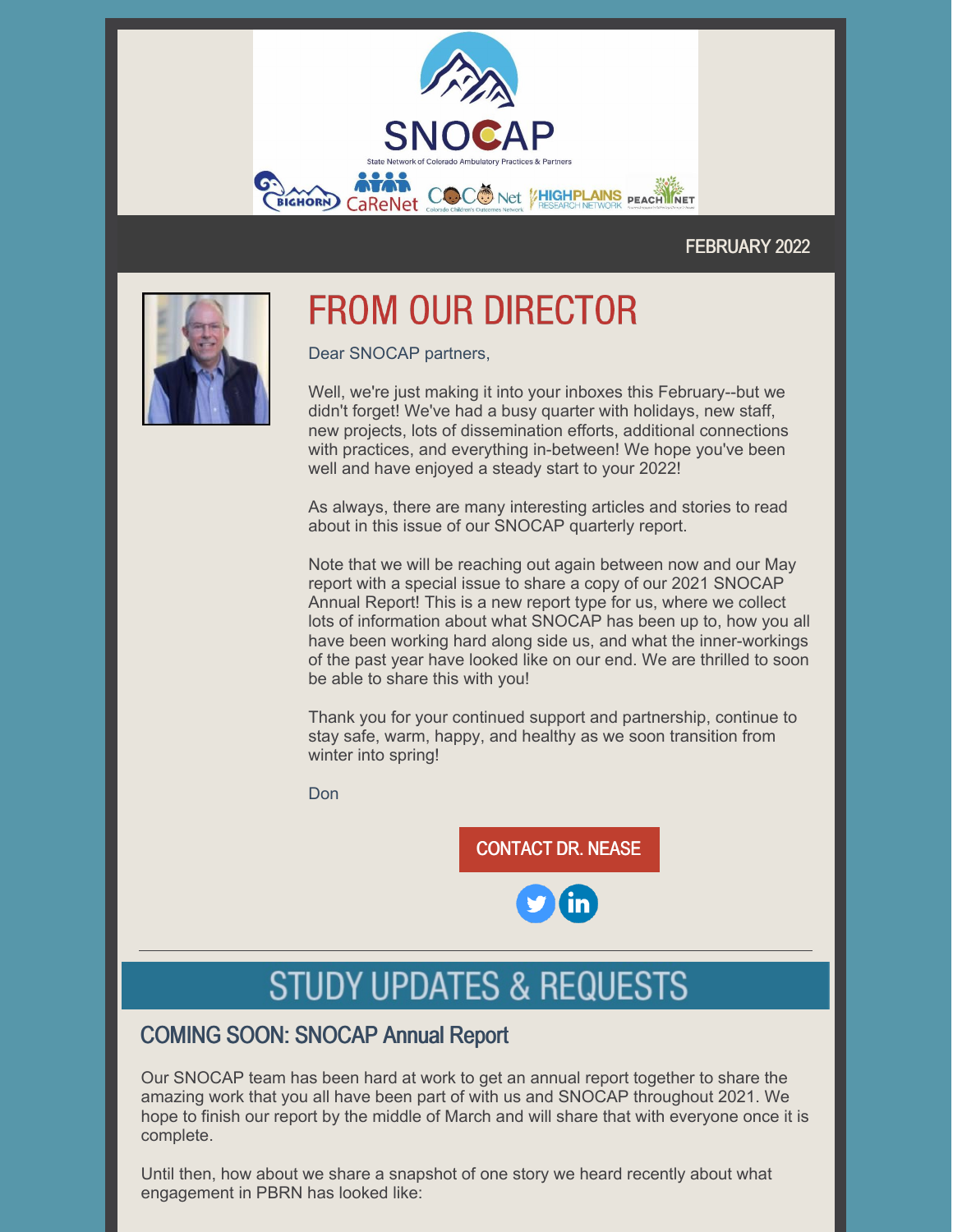# What is it like to participate in a PBRN project?

We spoke with Rhia, a care coordinator at St. Mary's Family Medicine practice in Grand Junction, Colorado, who is involved in PEACHnet's "Increasing Understanding of Food Insecurity (IUFI)" Project to learn about her experience.

She found her work with the project very eye-opening and interesting. During the project, Rhia had the opportunity to collaborate widely, where she was able to learn about the many facets food insecurity including who is affected and what resources are available. Through these learning experiences, Rhia and her clinic were able to identify and address gaps in resource information. Additionally, the issue of food insecurity was brought to the forefront of the practice's attention, helping them to become more food-aware and sensitive in addressing the issue of food insecurity.

Overall, by participating in this PBRN project, Rhia, her practice, and the surrounding community reaped large benefits and made changes for the better.

## New Articles Published from SNOCAP PBRNs!



- A new article by Linda Zittleman, et al was published in the Annals of Family Medicine to describe the methods of increasing capacity for treatment of Opioid Use Disorder in Rural Colorado. **[READ](https://www.annfammed.org/content/20/1/18) HERE**
- Anne Nederveld and Elena Broaddus from PEACHnet had two articles published in the January/February 2022 issue of the Journal of the American Board of Family Medicine:
	- The first was on multistakeholder perspectives of addressing patient food insecurity. **[READ](https://www.jabfm.org/content/35/1/85.long) HERE**
	- Their second paper discusses growing the PEACHnet PBRN through a project using potovoice and nominal group technique to determine priorities for the Western Slope [communities.](https://www.jabfm.org/content/35/1/115.long) **READ HERE**



## Health Affairs Article - The Watershed Of Practice-Based Research: Lessons And Opportunities From The COVID Pandemic

Be sure to check out the wonderful Health Affairs piece from Don and others, with help from our very own SNOCAP student assistant, Lexi Wright!

*The Watershed Of Practice-Based Research: Lessons And Opportunities From The COVID Pandemic* describes primary care as a watershed of population health that is in desperate need of support after the COVID-19 pandemic. The authors offer the unique infrastructure of Practice Based Research Networks (PBRNs) as a pathway to continue to improve and measure the impact of primary care by acting as soil and water sensing stations in the watershed model. The article highlights 4 key needs of PBRNs that if addressed, will allow for the optimization of the work done by these PBRNs which will in turn, improve patient care and outcomes.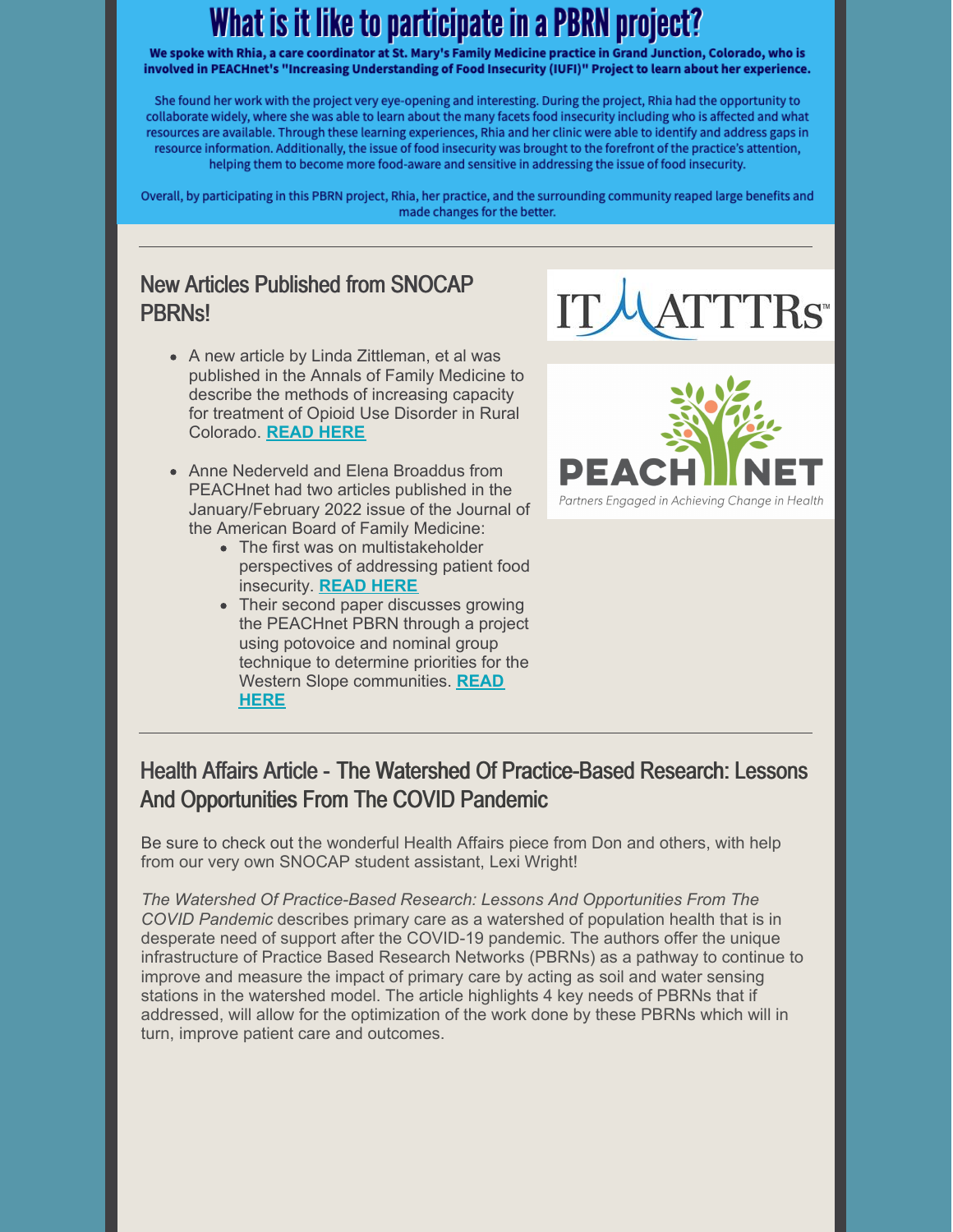

## Home vs Office for Medication Enhanced Recovery (HOMER)



The HOMER team worked with Elizabeth Staton from the University of Colorado's Department of Family Medicine to create a visual of stories they are hearing throughout the HOMER project. The team works with a Community Advisory Council to guide and inform all aspects of the study. Read on to hear the stories of the people who are making HOMER and the project work.

### CLICK HERE TO READ [STORIES](https://storymaps.arcgis.com/stories/22bfebee04e5496d9e429b0f971e20eb)

### ICYMI

Are you familiar with *this* acronym? It stands for "in case you missed it," because we want to be sure you saw the results of the 11th COVID-19 Practice Response Report that was shared in January 2022.

Find results from this report, and others, by clicking on the report image below, or by clicking HERE to visit our SNOCAP [COVID-19](https://medschool.cuanschutz.edu/family-medicine/community/practice-based-research-networks/covid-work-and-resources#ac-covid-survey-11-results-and-resources-10) Response website.

Thank you to the 60 practices from across SNOCAP and the Practice Innovation Program who shared their thoughts and responses!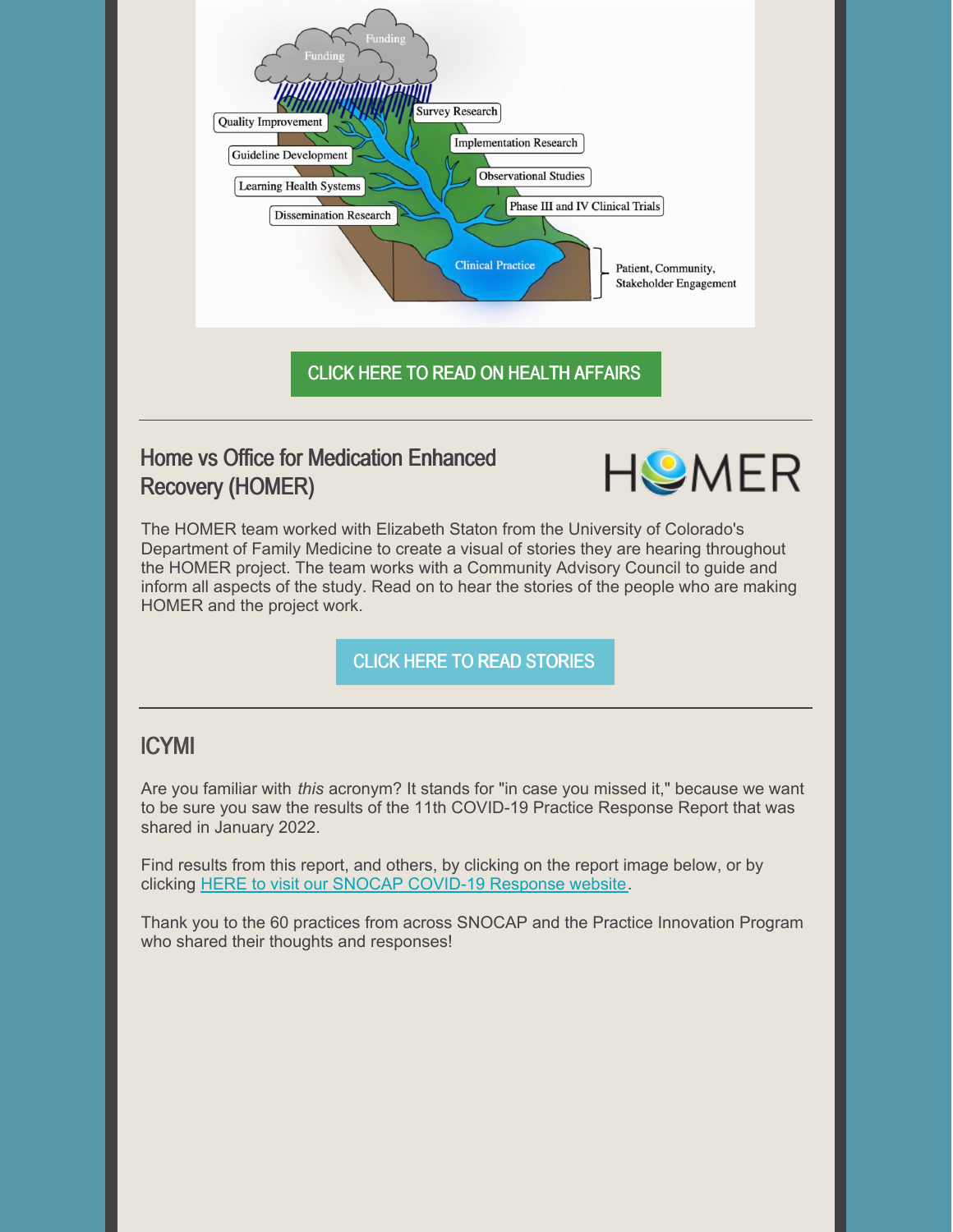

NAPCRG Annual Conference 2021: Insights from <sup>a</sup> Second Year Medical Student



University of Colorado second year medical student Ashlyn Richie has been helping out with some SNOCAP work over the past year. We invited her to attend the NAPCRG Annual Conference as an opportunity to learn more about what is going on around the world relating to Primary Care Research. Read her reflection from attending the conference, below:

--- While this year was the 49th annual conference for NAPCRG, it was my first time in attendance and it did not disappoint. When my research team initially offered the idea, I was hesitant about attending an online conference. The online format was surprisingly very rewarding and flexible while wrapping up my didactic work along with holiday travel.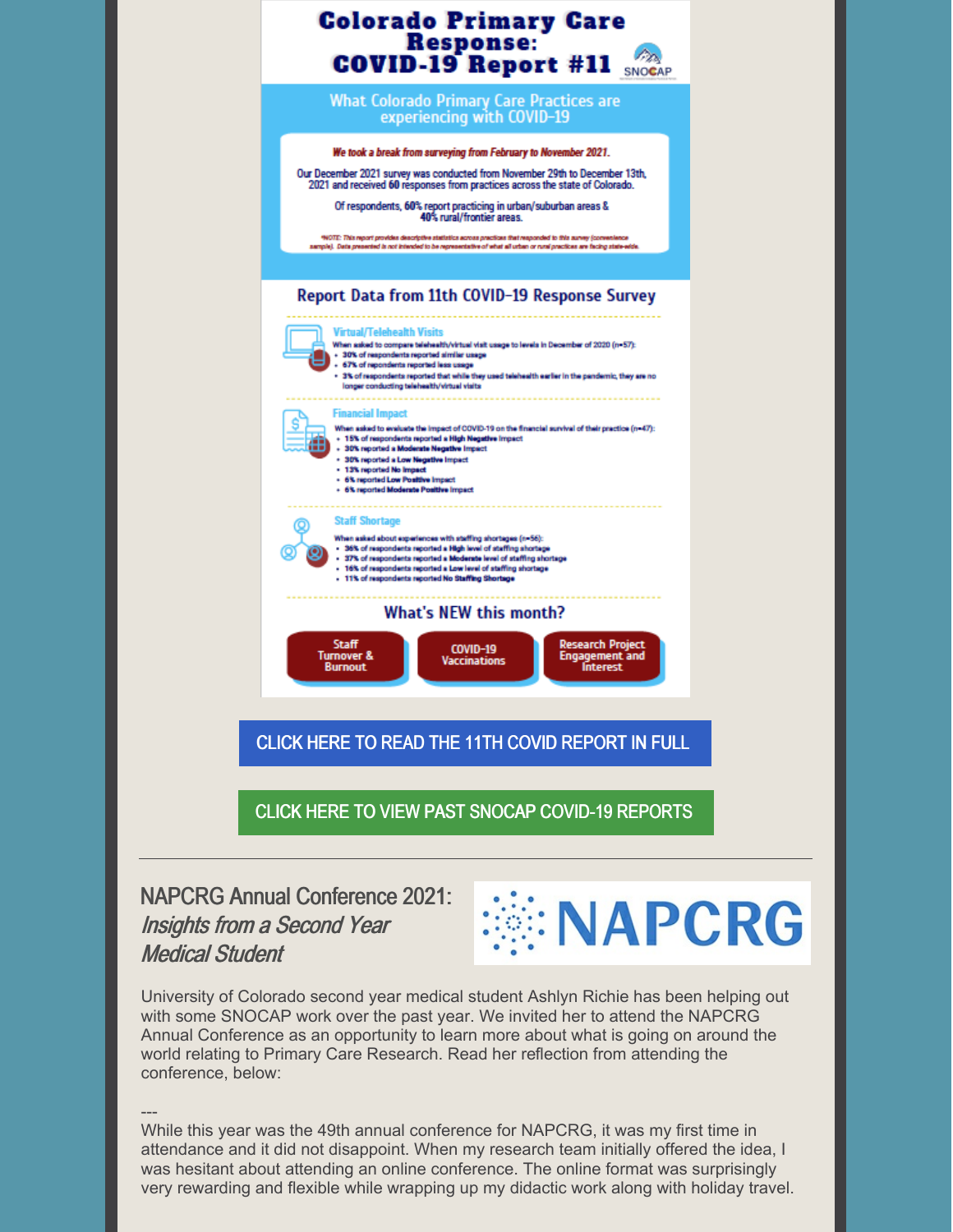As a first-generation medical student, my breadth of knowledge about primary care research has been slowly growing, and NAPCRG showed the tangible and remarkable research being done in the field not only in the United States but across the world. I expected a heavy amount of COVID-19 research and while there was, it was exciting to see all the other topics still making strides during pandemic times in diabetes, weight control, and endless others.

Some of my favorite themes from this year's conference varied from using photo stories with patients, the common social determinants of health and their impact all over the world, the importance of changing the review process in health equity research, and much more. My favorite lecture of the week was Dr. Edward J. Bujold's talk, *Why Be a Clinician/Researcher?*. His work in cardiac interventions and his virtual COVID clinic are true examples of why primary care research is so meaningful and creates very real outcomes in patients. He taught me that I can make my own space for research in my clinical work.

Most importantly, the 49<sup>th</sup> NAPCRG Annual Conference showed me that there is an international support system for primary care research. Research in primary care is possible and makes a difference.

Thanks, Ashlyn, for your wonderful thoughts and insight into what attendance at such a large, multi-national conference is like. We are thrilled you were able to participate!

# **SNOCAP SPOTLIGHT**

#### **Name and role:**

---

Sheryl Harrington, Department of Family Medicine's Community Program Manager

#### **How long have you been with the Department of Family Medicine/SNOCAP?**

I started this new role in January 2022, but I have worked with DFM previously.

**What did you do before coming to this role?** I was the Program Manager for the Community-Campus Partnership from 2014-2020 (that lived under DFM) and most recently the Program Manager for non-GME Postdoctoral programs for the Department of Psychiatry in 2021.

#### **What originally drew you to your role with the Department of Family Medicine/SNOCAP?:**



I have enjoyed my past experiences working in the Peace Corps with community as well as my time with Community-Campus Partnership. There is a lot that can be learned from collaborative relationships with our neighbors and I am excited to help build upon the great work that is already being done.

#### **What will you be working on in your role within the Department of Family Medicine/SNOCAP?:**

I will be using my time getting to know what all is going on in this space within DFM, and starting to help bring some organization to how we are spending our efforts. We are in the process of defining our future work for the department's Community Mission Area. It is an exciting time.

**What are the big things coming up for you professionally in the next few months** ?: I am working on getting connected so I can be a better resource. I'm on a listening/learning campaign attending community meetings and connecting with people on the campus who are engaged in community work. Also, I'll be building infrastructure such as communication tools that we can utilize for our future work.